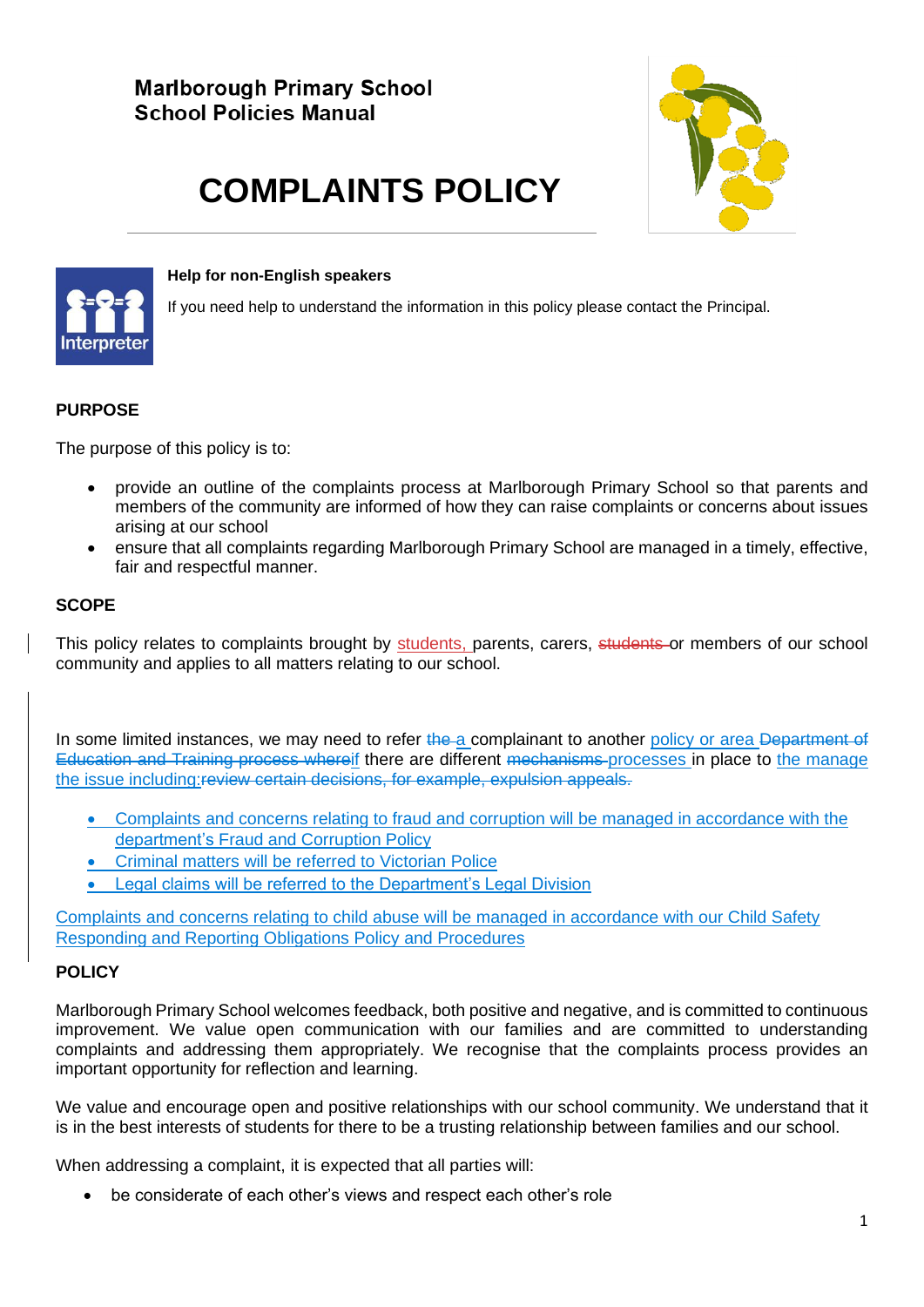- be focused on resolution of the complaint, with the interests of the student involved at the centre
- act in good faith and cooperation
- behave with respect and courtesy
- respect the privacy and confidentiality of those involved, as appropriate
- operate within and seek reasonable resolutions that comply with any applicable legislation and Department policy.
- recognise that schools and the Department may be subject to legal constraints on their ability to act or disclose information in some circumstances.

#### **Complaints and concerns process for students**

Marlborough Primary School acknowledges that issues or concerns can cause stress or worry for students and impact their wellbeing and learning. Marlborough Primary School encourages our students to raise issues or concerns as they arise so that we can work together to resolve them.

Students with a concern or complaint can raise them with a trusted adult at school. This person will take your concern or complaint seriously and will explain to you what steps we can take to try to resolve the issue and support you.

You can also ask your parent, carer or another trusted adult outside of the school, to talk to us about the issue instead. Information about our parent/carer complaints and concerns process is outlined further below. The parent/carer process also applies to students who are mature minors, refer to: [Mature Minors and](https://www2.education.vic.gov.au/pal/mature-minors-and-decision-making/policy)  [Decision Making.](https://www2.education.vic.gov.au/pal/mature-minors-and-decision-making/policy)

Other ways you can raise a concern or complaint with us include:

- talking to a member of the student representative council about your concern and any suggestions you have for resolving it
- participating in our Attitudes to School Survey (for Grades 4-6)
- participating in our student forums held every term

Further information and resources to support students to raise issues or concerns are available at:

- [Report Racism Hotline](https://www.vic.gov.au/report-racism-or-religious-discrimination-schools) (call 1800 722 476) this hotline enables students to report concerns relating to racism or religious discrimination
- [Reach Out](https://au.reachout.com/?gclid=CjwKCAiAgbiQBhAHEiwAuQ6BktaB5xneGFK3TnOql5c5eZ7af7dDm9ffLZa7N59FEtbtQzVIk8sGWhoC8N0QAvD_BwE)
- [Headspace](https://headspace.org.au/)
- [Kids Helpline](https://kidshelpline.com.au/?gclid=CjwKCAiAgbiQBhAHEiwAuQ6Bkro6UD2EBcRILznFnRhKjfi5I84jJlUa0fyiiYLQ4mHx5sXTStxH8BoCCEIQAvD_BwE) (call 1800 55 1800)

• [Victorian Aboriginal Education Association](https://www.vaeai.org.au/) (VAEAI)

**Complaints and concerns process for parents, carers and community members**

#### **Preparation for raising a concern or complaint**

Marlborough Primary School encourages parents, carers or members of the community who may wish to submit a complaint to:

- carefully consider the issues you would like to discuss
- remember you may not have all the facts relating to the issues that you want to raise
- think about how the matter could be resolved
- be informed by checking the policies and guidelines set by the Department and Marlborough Primary School (see "Further Information and Resources" section below).

#### **Support person**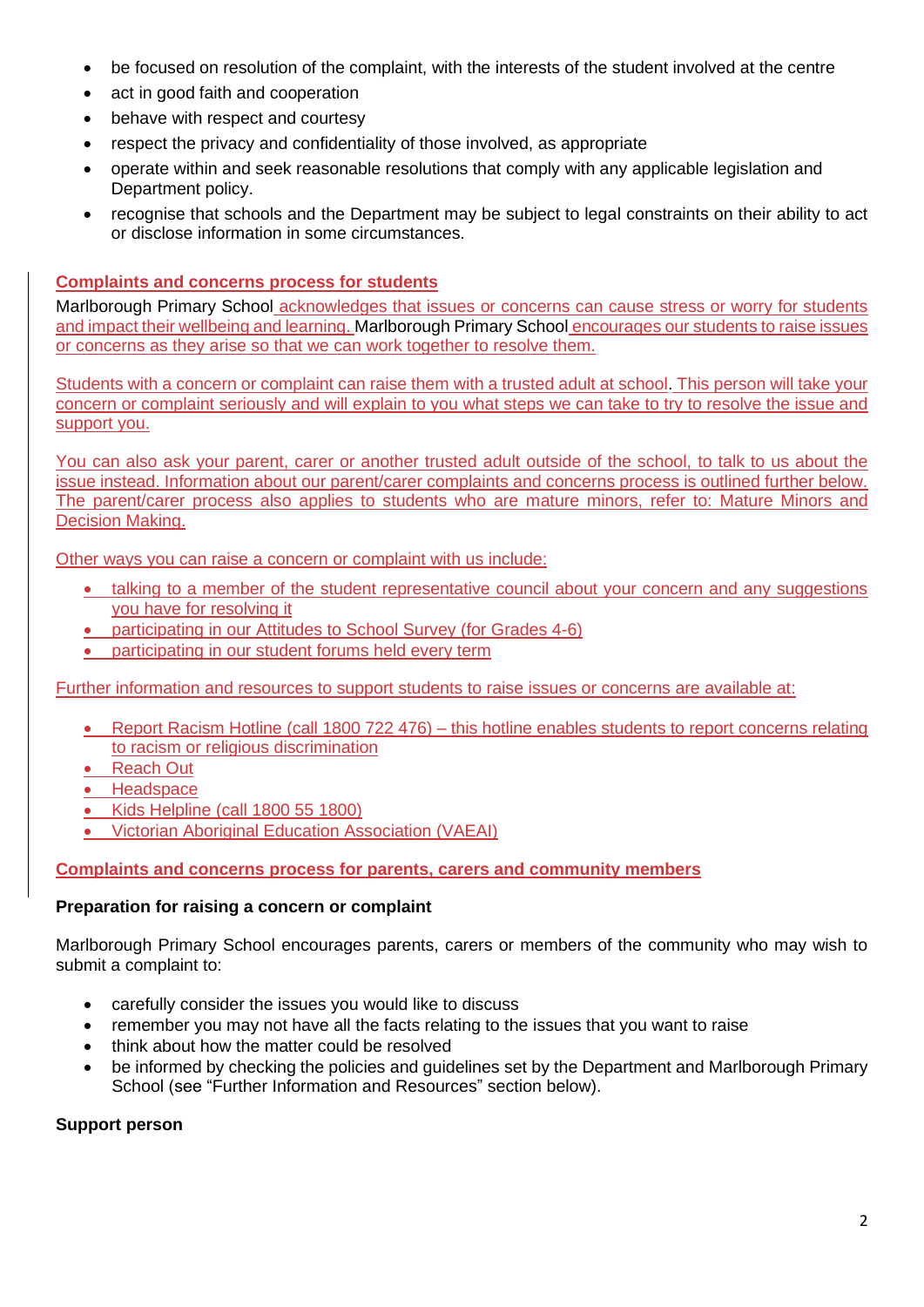You are welcome to have a support person to assist you in raising a complaint with our school. Please advise us if you wish to have a support person to assist you, and provide their name, contact details, and their relationship to you.

# **Making a Complaint**

Marlborough Primary School is always happy to discuss with parents/carers and community members any concerns that they may have. Concerns in the first instance should be directed to your child's teacher. Where possible, school staff will work with you to ensure that your concerns are appropriately addressed.

Where concerns cannot be resolved in this way, parents or community members may wish to make a formal complaint to the Principal.

If you would like to make a formal complaint, in most cases, depending on the nature of the complaint raised, our school will first seek to understand the issues and will then convene a resolution meeting with the aim of resolving the complaint together. The following process will apply:

- **1. Complaint received:** Please either email, telephone or arrange a meeting through the front office with the Principal, to outline your complaint so that we can fully understand what the issues are. We can discuss your complaint in a way that is convenient for you, whether in writing, in person or over the phone.
- **2. Information gathering:** Depending on the issues raised in the complaint, the Principal, or nominee, may need to gather further information to properly understand the situation. This process may also involve speaking to others to obtain details about the situation or the concerns raised.
- **3. Response:** Where possible, a resolution meeting will be arranged with the Principal to discuss the complaint with the objective of reaching a resolution satisfactory to all parties. If after the resolution meeting we are unable to resolve the complaint together, we will work with you to produce a written summary of the complaint in the event you would like to take further action about it. In some circumstances, the Principal may determine that a resolution meeting would not appropriate. In this situation, a response to the complaint will be provided in writing.
- **4. Timelines:** Marlborough Primary School will acknowledge receipt of your complaint as soon as possible (usually within two school days) and will seek to resolve complaints in a timely manner. Depending on the complexity of the complaint, Marlborough Primary School may need some time to gather enough information to fully understand the circumstances of your complaint. We will endeavour to complete any necessary information gathering and hold a resolution meeting where appropriate within 10 working days of the complaint being raised. In situations where further time is required, Marlborough Primary School will consult with you and discuss any interim solutions to the dispute that can be put in place.

Please note that unreasonable conduct (e.g. vexatious complaints) may need to be managed differently to the procedures in this policy.

# **Resolution**

Where appropriate, Marlborough Primary School may seek to resolve a complaint by:

- an apology or expression of regret
- a change of decision
- a change of policy, procedure or practice
- offering the opportunity for student counselling or other support
- other actions consistent with school values that are intended to support the student, parent and school relationship, engagement, and participation in the school community.